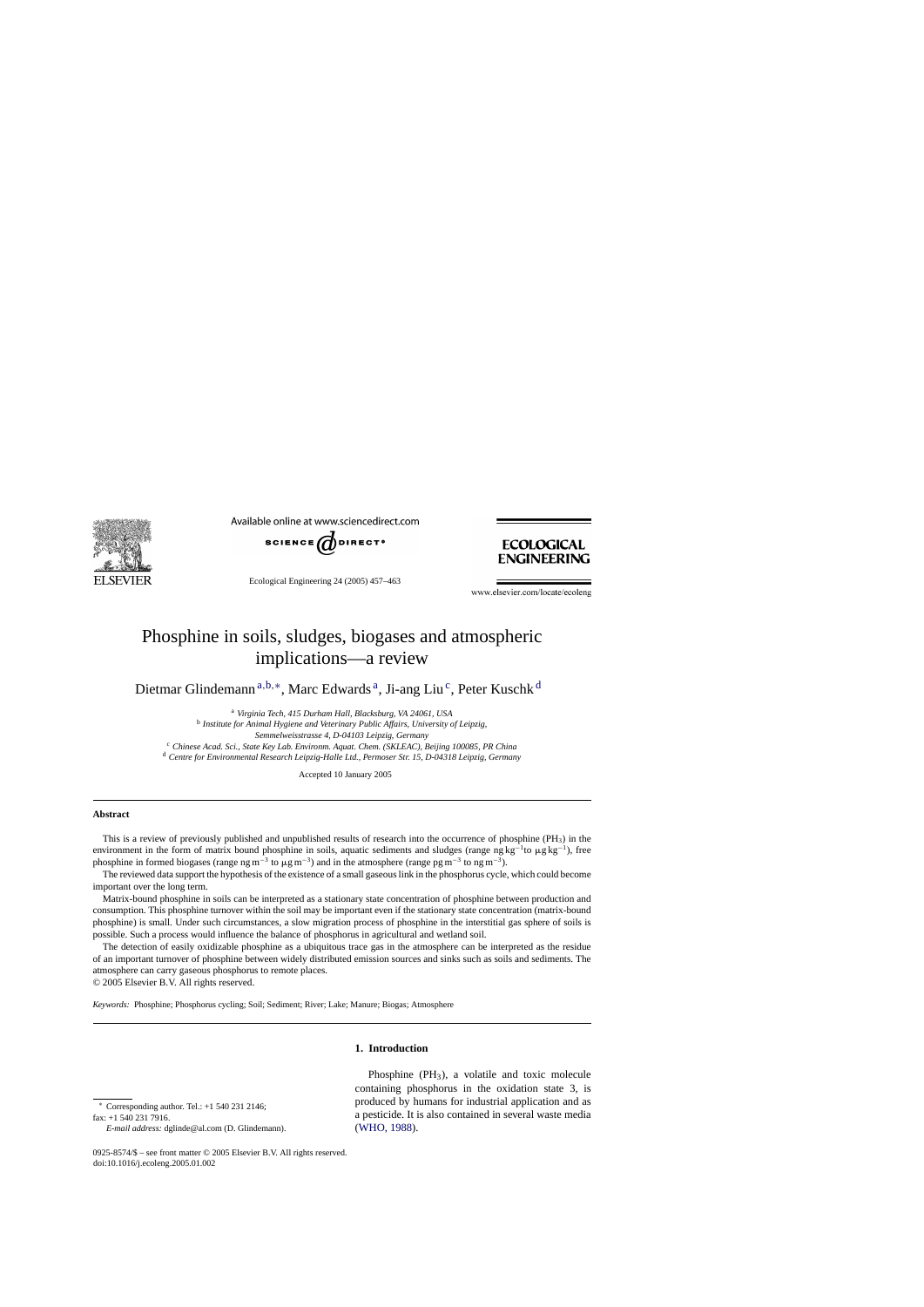Regarding its natural occurrence, phosphine is only common in the methane and hydrogen atmosphere of the gas planets ([Prinn and Lewis, 1975\)](#page-6-0). Phosphine is rare in the earth's environment because it is easily oxidized by air [\(WHO, 1988\),](#page-6-0) and is difficult to produce. New analytical developments made it possible to detect small amounts of phosphine in soil, sludge and biogases in the environment [\(Devai et al., 1984,](#page-6-0) [1988; Devai and DeLaune, 1995; Eismann et al.,](#page-6-0) [1997; Gassmann and Glindemann, 1993; Gassmann](#page-6-0) [and Schorn, 1993; Gassmann, 1994; Glindemann and](#page-6-0) [Bergmann, 1995; Glindemann et al., 1996a; Han et](#page-6-0) [al., 2000; Iverson, 1968; Liu et al., 199](#page-6-0)9). [Tsubota](#page-6-0) [\(1959\)](#page-6-0) found not phosphine but phosphites as reduced phosphorus compounds in a Japanese paddy field. Phosphine was even found to be a worldwide trace component in the earth's atmosphere ([Gassmann and](#page-6-0) [Glindemann, 1996; Glindemann et al., 1996a\).](#page-6-0)

Several independent reports claim that phosphine can be produced by biochemical processes in the laboratory ([Cao et al., 2000; Devai et al., 1984, 1988;](#page-5-0) [Eismann et al., 1997; Gassmann and Glindemann,](#page-5-0) [1993; Iverson, 1968; Jenkins et al., 200](#page-5-0)0). Most of these results have been summarized in a review [\(Roels](#page-6-0) [and Verstraete, 2001](#page-6-0)). Therefore, biochemical processes (such as the bacterial reduction of phosphates or natural organophosphorus compounds) would support a gaseous link to the phosphorus cycle in the environment.

This is contrary to the common assumption that in contrast to carbon, nitrogen, sulphur, oxygen, and some other elements, phosphorus can only cycle in different non-volatile forms of phosphates and phosphonates ([Graham and Duce, 1979; Bolin and Cook, 1983\).](#page-6-0) It is unquestionable that the finding of phosphine is a scientific curiosity. Phosphine is also connected with the ignition of swamp lights (Ignis Fatuus), spontaneous human combustion (SHC), the phosphorescence of graves and fire-breathing dragons ([Emsley, 2000\).](#page-6-0)

An important question is whether phosphine gas is an important component of the geochemical cycling of phosphorus in the environment. One of the more practical questions is whether phosphine is a significant pool of phosphorus nutrient in agricultural farmland, were total P can be very high (eutrophication), or in highland wetlands, were P can be limiting for the biosphere.

We present here a review of published and previously unpublished numbers on the occurrence of phosphine in soils (the source or sink), in developed gases (the possible emission medium) and in the atmosphere (the carrier of phosphine).

# **2. Definitions and generalized reviewed methods**

Free phosphine is the concentration of phosphine, which is spontaneously free measurable in gas samples such as biogas or air. Its unit is mass phosphine-phosphorus per  $m<sup>3</sup>$ , and it is measured using gas chromatography.

Matrix-bound phosphine is the concentration of phosphine in soils, sediments, sludges and other condensed media. Its unit is mass phosphine-phosphorus per kg soil, etc., and it is measured similarly to the analysis of phosphine residue in grain [\(Nowicki, 1978\)](#page-6-0) fumigated with phosphides or phosphine (anaerobic digestion of the soil with a strong mineral acid  $(H_2SO_4,$ HCl) or alkaline solution (NaOH) and subsequent quantification of phosphine in the reaction gas). More details of the methods can be found in the references. This chemical digestion can hydrolyze non-volatile phosphides into phosphine gas. It can also, however, liberate phosphine from a form in which it is adsorbed in the matrix (therefore the name matrix phosphine) into phosphine gas. Therefore, matrix-bound phosphine is a function of the applied digestion method, and does not necessarily refer to the pre-existence of phosphine gas in the matrix, because it could be in the form of solid phosphides. Phosphides, on the other hand, can hydrolyze in biological aquatic media ([Glindemann et al., 1998\)](#page-6-0) to form free phosphine gas.

#### **3. Reviewed results and discussion**

In soils, the concentration of phosphine is in the range ng kg<sup>-1</sup> to  $\mu$ g kg<sup>-1</sup> [\(Table 1\).](#page-2-0) This is very low compared with their phosphate content, which is generally much higher.

[Eismann et al. \(1997\)](#page-6-0) simulated phosphine production and consumption by soil samples in the laboratory, showing that biological metabolites such as sulfide, glucose, formate, and pyrogallol can accelerate the release of phosphine from the soil. Generally, however, the consumption of phosphine by soil is faster than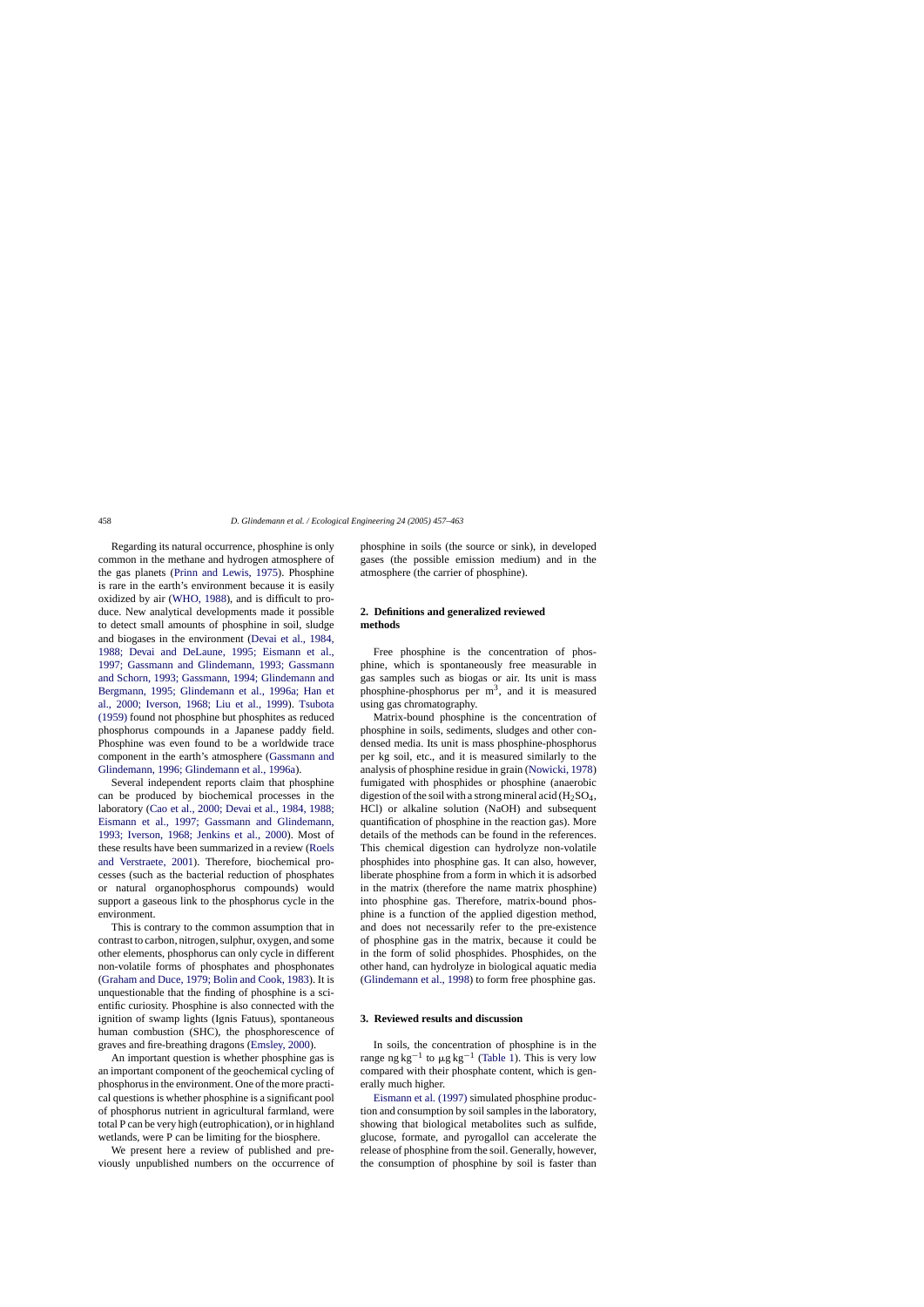<span id="page-2-0"></span>Table 1

Matrix-bound phosphine in aquatic sediments, soils, stone minerals, and animal/human waste which is placed on soils as fertilizer

| Sample matrix                                      | Location           | Independent<br>samples $(n)$  | Phosphine $(ng kg^{-1})$ |              | Digesting     | References                        |
|----------------------------------------------------|--------------------|-------------------------------|--------------------------|--------------|---------------|-----------------------------------|
|                                                    |                    |                               | Average                  | Range        | agent         |                                   |
| Water, bottom, fresh                               | Hamburg harbour    | 10 locations                  | 60                       | $0 - 387$    |               |                                   |
| Sediment, surface                                  | Hamburg harbour    | 10 locations                  | 99                       | $43 - 201$   |               |                                   |
| Sediment, subsurface                               | Hamburg harbour    | 10 locations                  | 216                      | 93-753       | 10% NaOH      | Gassmann (1994)                   |
| Water, bottom, salty                               | German bight       | 18 locations                  | 8                        | $0 - 28$     |               |                                   |
| Sediment, surface                                  | German bight       | 18 locations                  | 770                      | 158-1923     |               |                                   |
| Sediment, subsurface                               | German bight       | 18 locations                  | 853                      | 81-2217      |               |                                   |
| Sediment, surface                                  | Hamburg harbour    | 10 locations                  | 24                       | $0.2 - 56.1$ | 10% NaOH      | Gassmann and Schorn<br>(1993)     |
| Soil, industrial area                              | Germany            | 2 locations                   | 60845                    | 18440-103250 | $1N H_2SO_4$  | Eismann et al. (1997)             |
| Soil, rural area                                   | Germany            | 5 locations                   | 4476                     | 840-17050    |               |                                   |
| Sediment, fresh                                    | Elster river,      | 26 (4 locations,              | 227                      | 4-1140       |               | Glindemann (not                   |
|                                                    | Germany            | 5 seasons)                    |                          |              |               | published)                        |
| Sediment, landfilled                               | Elster river,      | 5 (1 location, 5              | 137                      | $110 - 165$  |               |                                   |
| over 1 year                                        | Germany            | depths)                       |                          |              |               |                                   |
| Sediment, landfilled,                              | Elster river,      | 5 (1 locations, 5             | 20                       | $10 - 30$    | 1N NaOH       |                                   |
| after 4 weeks of full<br>scale acidic<br>leaching  | Germany            | depths)                       |                          |              |               |                                   |
| Soil of virgin tropical<br>forest                  | Mahé, Seychelles   | 3 (1 location, 3<br>depths)   | 3                        | $1 - 5$      |               |                                   |
| Sewage sludge, raw                                 | Germany            | 3 plants                      | 97                       | $65 - 135$   |               |                                   |
| Sewage sludge,<br>digested                         | Germany            | 2 plants                      | 118                      | $85 - 150$   |               |                                   |
| Dewatered sludge                                   | Germany            | 3 plants                      | 85                       | $10 - 220$   |               |                                   |
| Manure, cattle                                     | Germany, 1 plant   | 24 (4 seasons, 6<br>stages)   | 802                      | 9.53-9021    | $1N H_2SO_4$  |                                   |
| Manure, swine                                      | Germany, 2 plants  | 36 (4 seasons,<br>11 stages)  | 1626                     | 16-11550     |               |                                   |
| Stone minerals                                     | Mineral collection | 11 minerals                   | 1818                     | $11 - 6672$  | <b>1N HCl</b> |                                   |
| Soil of paddy field,                               | Beijing, China     | $4(1$ location, $4$           | 9                        | $2 - 13$     | $1N H_2SO_4$  | Liu et al. (1999)                 |
| flooded                                            |                    | depths)                       |                          |              |               |                                   |
| Sediment of water<br>reservoir                     | Beijing, China     | 4 (1 location, 4<br>depths)   | 3                        | $2 - 4$      |               |                                   |
| Soil of paddy field,<br>drainage after<br>tilling  | Beijing, China     | 11 (1 location,<br>11 depths) | $\overline{2}$           | $0 - 7$      | $1N H_2SO_4$  | Han et al. (2000)                 |
| Soil of paddy field,<br>drainage before<br>harvest | Beijing, China     | 10 (1 location,<br>10 depths) | 3                        | $0 - 11$     |               |                                   |
| Manure, cattle                                     | Germany            | $\mathbf{1}$                  | 14                       | 14           | 10%<br>NaOH   | Gassmann and<br>Glindemann (1993) |
| Manure, swine                                      | Germany            | $\mathbf{1}$                  | 964                      | 964          |               |                                   |
| Sewage sludge, before<br>incubation                | <b>USA</b>         | 11 locations                  | 74                       | $8 - 204$    | 10% NaOH      | Devai et al. (1999)               |
| Sewage sludge, after 7<br>days of incubation       | <b>USA</b>         | 11 locations                  | 545                      | 111-2053     | 10% NaOH      | Devai et al. (1999)               |

possible production. Therefore, the concentration of phosphine did not increase with time in the analysed soil samples. "Matrix-bound" phosphine, however, can always be found in soil and sludge samples. Therefore, matrix phosphine in biological samples may be a stationary state concentration of phosphine between production and consumption. Even if this phosphine turnover were important, only a small residue of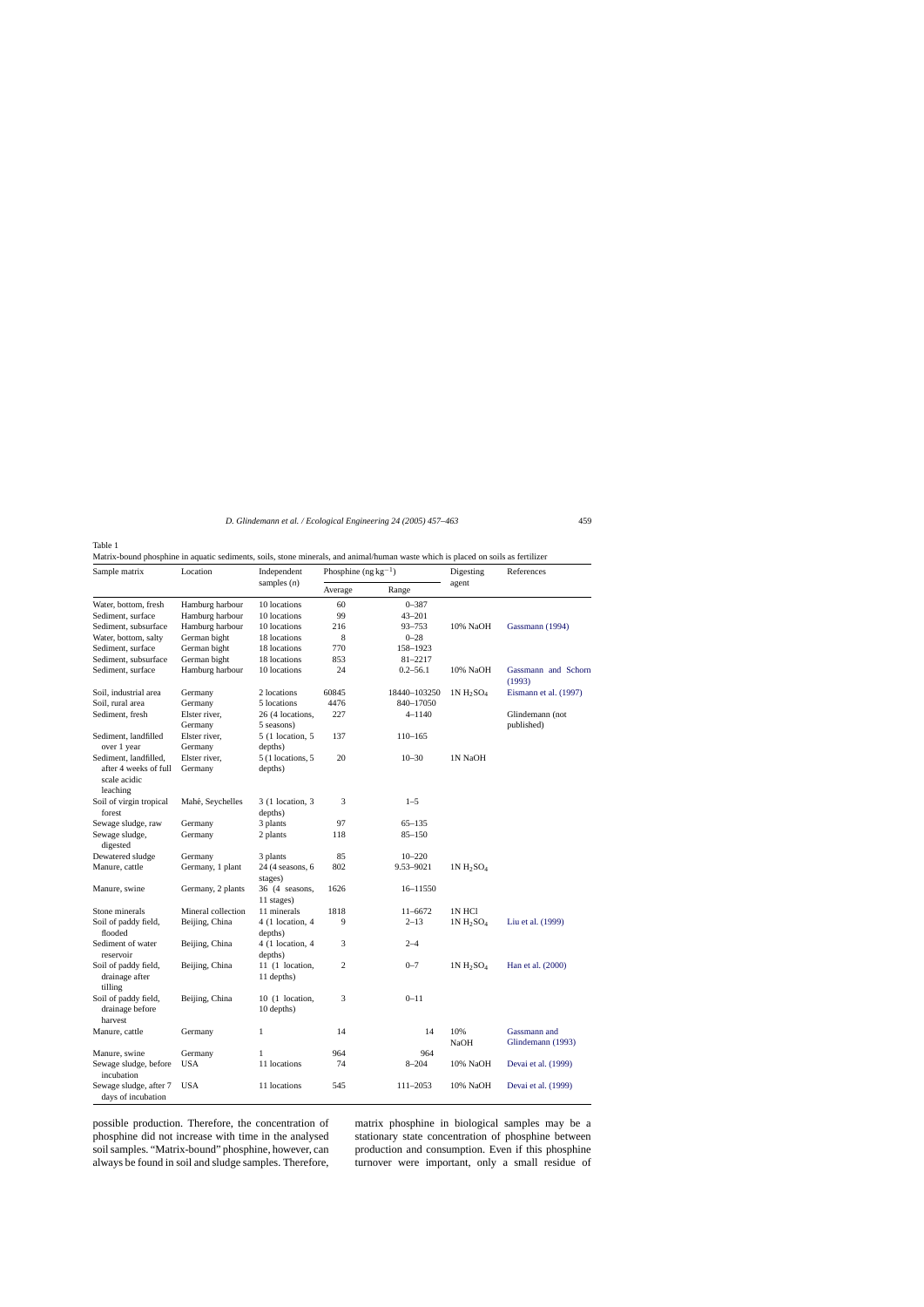<span id="page-3-0"></span>

|  | ×<br>٠<br>. . | I<br>۰, |  |
|--|---------------|---------|--|
|  |               |         |  |
|  |               |         |  |
|  |               |         |  |

# Table 2

Free phosphine in gas products of the biosphere

| Sample                                                               | Location                         | Independent samples $(n)$  | Phosphine, range $(ng m^{-3})$ | References                      |
|----------------------------------------------------------------------|----------------------------------|----------------------------|--------------------------------|---------------------------------|
| Biogas from<br>sediments of<br>sewage plants and<br>shallow lakes    | Hungary                          | 11                         | 11600000-382000000             | Devai et al. (1988)             |
| Landfill gas                                                         | Germany,<br>1994-1995            | $36(1$ plant, 4 seasons)   | $0 - 17731$                    | Glindemann et al. (1996b)       |
| Composting gas,<br>municipal waste                                   |                                  | 14 (2 plants, 2 seasons)   | $22 - 341$                     |                                 |
| Composting gas,<br>cattle manure<br>biosolids                        |                                  | 3 (seasons)                | $0 - 55$                       |                                 |
| Composting gas,<br>swine manure<br>biosolids                         |                                  | 4 (seasons)                | $31 - 1015$                    |                                 |
| Interstitial gas, stored<br>sewage sludge,<br>limed                  |                                  | 8 (2 plants)               | 833-23233                      |                                 |
| Interstitial gas, stored<br>sewage sludge,<br>unlimed                |                                  | $3(1$ plant)               | $9 - 29$                       |                                 |
| Biogas of sewage<br>plant                                            |                                  | 16 (4 plants, 4 seasons)   | $0 - 6167$                     |                                 |
| Marsh gas of Elster<br>river                                         |                                  | 6 (3 locations, 2 seasons) | $0 - 4$                        |                                 |
| Biogas of cattle<br>manure                                           |                                  | 4 (seasons)                | $0 - 13$                       |                                 |
| Putrefaction gas of<br>cattle manure<br>storage                      |                                  | 3 (seasons)                | 123-238                        |                                 |
| Biogas, swine manure<br>digestion                                    |                                  | 4 (seasons)                | $0 - 1623$                     |                                 |
| Putrefaction gas,<br>swine manure<br>storage                         |                                  | 14 (2 plants, 4 seasons)   | 51-8995                        |                                 |
| Biogas, putrefaction<br>gas, 3 swine and<br>cattle farming<br>plants | Germany, 1996                    | 50 (3 plants, 4 seasons)   | 2-47000                        | Glindemann (unpublished)        |
| Landfill gas<br>Marsh gas, paddy<br>field                            | Beijing, China<br>Beijing, China | $11$ (wells)<br>4          | $32 - 1062$<br>$26 - 41$       | Liu et al. (1999)               |
| Marsh gas, water<br>reservoir                                        | Beijing, China                   | 4                          | $44 - 135$                     |                                 |
| Monoseptic bacterial<br>culture headspace                            | UK                               | 12 (bacterial strains)     | $0 - 76000$                    | Jenkins et al. (2000)           |
| Faeces mixed bacterial<br>culture headspace                          | UK                               | 6                          | 36000-720000                   |                                 |
| Flatus gas of human<br>colon, 2 males,<br>meat rich diet             | UK                               | $\overline{4}$             | $0 - 40000$                    | Chughtai et al. (1998)          |
| Headspace in sewage<br>sludge inoculated<br>media                    | Switzerland                      | $\overline{c}$             | $113 - 125$                    | Rutishauser and Bachofen (1999) |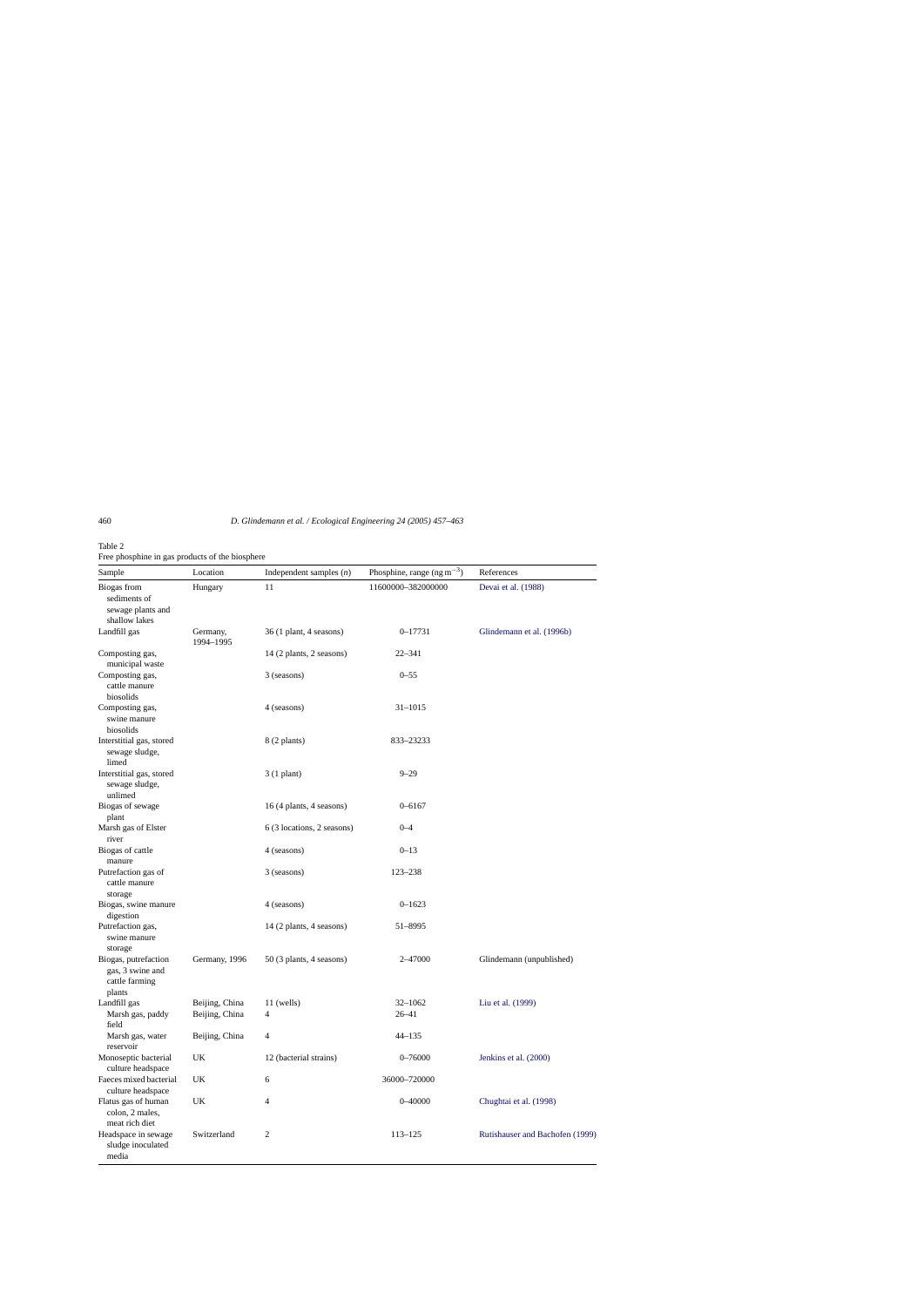<span id="page-4-0"></span>

| Table 3                                       |  |
|-----------------------------------------------|--|
| Emission flux of phosphine from the biosphere |  |

| Origin                   | Location                | Emission<br>$(ng m^{-2} h^{-1})$ | References                              | Number of<br>samples $(n)$ |  |  |
|--------------------------|-------------------------|----------------------------------|-----------------------------------------|----------------------------|--|--|
| Soil of brackish marsh   | Louisiana, USA          | $0.42 - 3$                       | Devai and DeLaune (1995)                |                            |  |  |
| Louisiana salt marsh     |                         | $0.91 - 6.52$                    | Devai and DeLaune (1995)                | 2                          |  |  |
| Soil of paddy field      | Beijing, China          | $-13$ to $+22$                   | Han et al. (2000)                       | 144                        |  |  |
| Intertidal mud flat area | North Sea, German bight | 4500                             | Gassmann (2001, personal communication) |                            |  |  |

Table 4

Phosphine in the atmosphere at locations around the world (height 1 m above ground, sampled at night between 10 p.m. and 6 a.m., unless otherwise indicated)

| Sampling location                                           | Sampling time               | Number of     | Phosphine $[pgm^{-3}]$ |               | Source                   |  |
|-------------------------------------------------------------|-----------------------------|---------------|------------------------|---------------|--------------------------|--|
|                                                             |                             | samples $(n)$ | Average                | Range         |                          |  |
| Germany, urban location in<br>Berlin                        | 18 September 1995           | 2 locations   | 157050                 | 135380-178700 |                          |  |
| Germany, urban area in Leipzig                              | 21 September 1994           | 6 locations   | 4630                   | 3930–5900     |                          |  |
| Germany, rural area east of<br>Leipzig                      | 21 September 1994           | 13 locations  | 2030                   | 1110-3420     |                          |  |
| Germany, urban area in Hamburg                              | 5 October 1994              | 5 locations   | 2030                   | 650-4490      |                          |  |
| Germany, rural area west of<br>Stuttgart                    | 13 October 1994             | 6 locations   | 1520                   | 490-3060      |                          |  |
| Germany, Leipzig, 120 m, top of<br>university tower         | September<br>1994-July 1995 | 8 days        | 480                    | $0 - 980$     | Glindemann et al. (1996) |  |
| Germany, urban location in<br>Leipzig                       | September<br>1994-July 1995 | 77 days       | 850                    | $0 - 8880$    |                          |  |
| Germany, urban location in<br>Leipzig, 12 a.m.              | September<br>1994-July 1995 | 77 days       | 116                    | $0 - 1720$    |                          |  |
| Argentina, urban area in Buenos<br>Aires                    | 11 April 1995               | 5 locations   | 620                    | 320-1200      |                          |  |
| Tunisia, rural location near<br>Hammamet                    | 23 March 1995               | 6 locations   | 510                    | $0 - 1150$    |                          |  |
| Seychelles, Mahé                                            | April 1995                  | 13 locations  | 280                    | $0 - 410$     |                          |  |
| Israel, rural area, Ein Bokek and<br><b>Rishon Lezion</b>   | 19, 22 January 1995         | 4 locations   | 130                    | $0 - 300$     |                          |  |
| Namibia, rural area                                         | March 1995                  | 5 locations   | 40                     | $0 - 280$     |                          |  |
| High altitude 12,500 m, trans                               | 24-25 November              | 12 loca-      | 956                    | 200-2450      | Glindemann (unpublished) |  |
| North Atlantic flight with<br>research airplane             | 1995                        | tions/heights |                        |               |                          |  |
| Germany, marine air, North Sea                              | Summer 1996                 | 9 locations   | 250                    | $41 - 855$    | Gassmann (1994)          |  |
| China, Beijing, urban residential<br>area                   | Summer 1997                 | 10 days       | 14890                  | 2600-64800    | Liu et al. (1999)        |  |
| China, Beijing, urban residential<br>area                   | Winter 1997                 | 10 days       | 1230                   | $0 - 2700$    |                          |  |
| China, Beijing, urban residential<br>area, 12 a.m.          | Summer 1997                 | 10 days       | 1100                   | $0 - 11000$   |                          |  |
| China, Beijing, urban residential<br>area, 12 a.m.          | Winter 1997                 | 10 days       | 970                    | $0 - 4000$    |                          |  |
| Beijing, tower, high altitude, 0 to<br>300 m above ground   | 25 March 1998               | 7 heights     | 1414                   | 1100-2300     |                          |  |
| China, near Beijing, paddy field<br>(adjacent air), 12 a.m. | 25 June 1997                | 3 locations   | 137290                 | 127220-145860 |                          |  |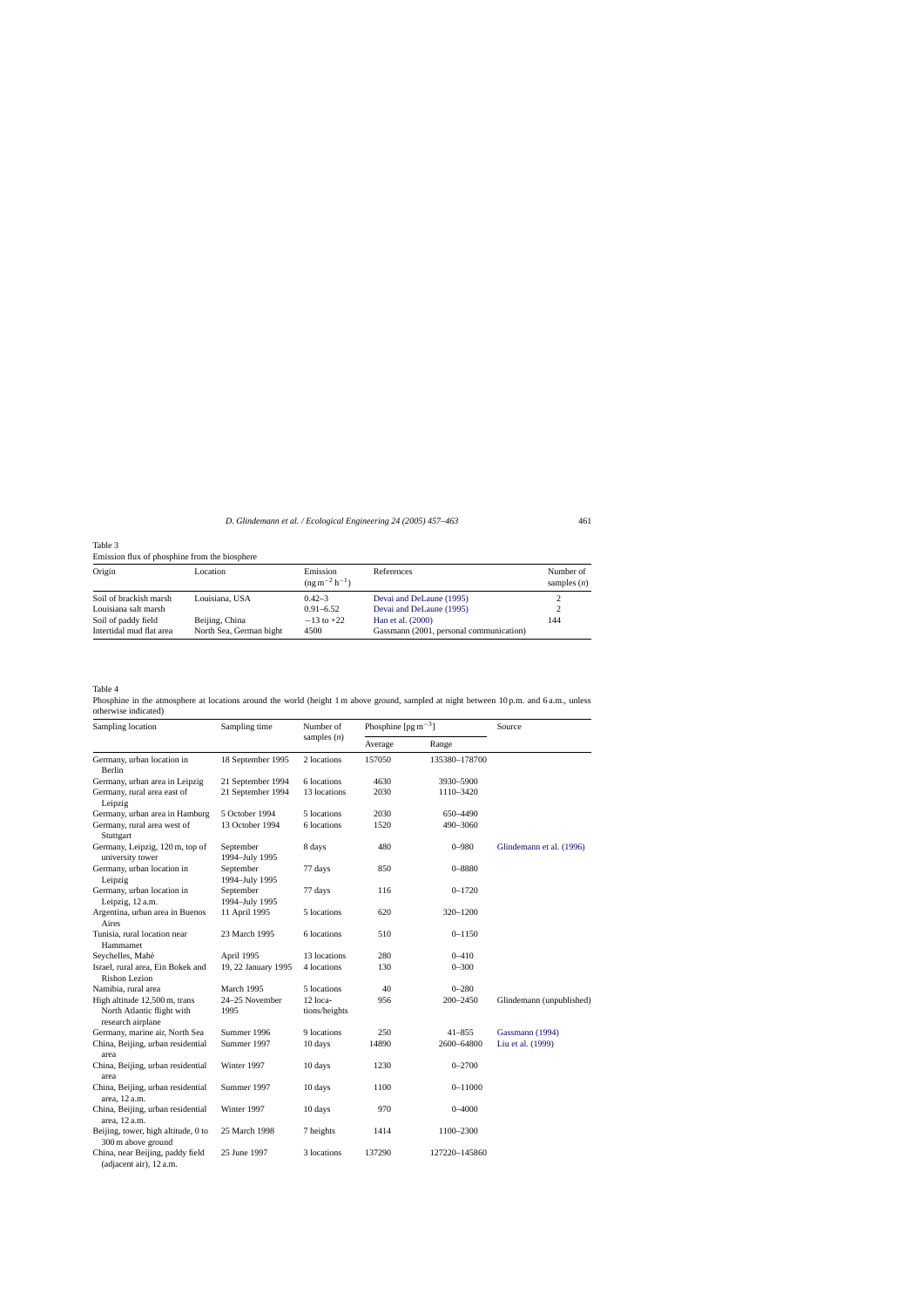| Sampling location                                               | Sampling time                           | Number of<br>samples $(n)$ | Phosphine $\lceil \text{pg } m^{-3} \rceil$ |              | Source            |
|-----------------------------------------------------------------|-----------------------------------------|----------------------------|---------------------------------------------|--------------|-------------------|
|                                                                 |                                         |                            | Average                                     | Range        |                   |
| China, near Beijing, water<br>reservoir (adjacent air), 12 a.m. | 25 June 1997                            | 4 locations                | 97970                                       | 50120-166280 |                   |
| China, Beijing, urban landfill site<br>(adjacent air), 12 a.m.  | 27 June 1997                            | 11 locations               | 14020                                       | 1080-71000   |                   |
| China, Beijing, paddy field<br>(adjacent air)                   | 1999–28<br>25<br>June<br>September 1999 | 4 days                     | 42000                                       | 2500-100000  | Han et al. (2000) |
| China, Beijing, paddy field<br>(adjacent air), 12 a.m.          | June 1999–28<br>25<br>September 1999    | 4 days                     | 4500                                        | 1000-7000    |                   |

this turnover could be observed as matrix-bound phosphine.

Under such circumstances, a slow migration process of phosphine in the interstitial gas sphere of soils is possible. Such a process would influence the balance of phosphorus in agricultural and wetland soils. To our knowledge, no experiments have ever been undertaken to document phosphine migration in soil.

In biogases, the concentrations of phosphine is in the range ng m<sup>-3</sup> to  $\mu$ g m<sup>-3</sup> [\(Table 2\).](#page-3-0) No other form of volatile phosphorus has been reported or detected in biogases. Devai et al. (1988) found exceptionally high values, but the number of measurements performed was relatively small.

The number of measured fluxes of phosphine ([Table 3\) i](#page-4-0)s almost insufficient to draw any conclusions. The biogas concentrations in [Table 1](#page-2-0) can be taken to estimate flux because the quantity of biogas flux can be estimated for sites such as swamps and biogas digesters.

In atmospheric air, the concentration of phosphine is in the range pg m<sup>-3</sup> to ng m<sup>-3</sup> [\(Table 4\).](#page-4-0) The reported concentration of phosphine in China is significantly higher near paddy fields than in urban residential areas. Phosphine has been measured in the atmosphere at altitudes of 120, 300 and 12,500 m.

The data of phosphine in atmospheric air in [Table 4](#page-4-0) indicate important sources and a flux of phosphine, which accumulates in the night atmosphere and decreases until noon of the following day through oxidation (oxidation mechanism by solar radiation and OH radicals see [Frank and Rippen, 1987; WHO,](#page-6-0) [1988\).](#page-6-0) This could explain the finding of soluble phosphate in rain water [\(Lewis et al., 1985](#page-6-0)). Over the long term this flux could be important for the long-range transport of phosphorus to remote places.

Compared to the large number of studies on the occurrence of phosphates, the historical data presented in this review on phosphine are still insufficient to draw final conclusions. Nevertheless, the numbers presented can be used to draw a preliminary picture. The reviewed data support the hypothesis of the existence of a small gaseous link to the phosphorus cycle. This gaseous phosphorus cycling including the migration of phosphine within different soil compartments and the exchange of phosphorus between soil and the atmosphere could become important over the long term.

## **Acknowledgement**

Supported by the NSF (grant no. BES-0201849). The opinions expressed are those of the authors and not necessarily those of the Foundation.

#### **References**

- Bolin, B., Cook, R.B., 1983. The Major Biogeochemical Cycles and Their Interactions. John Wiley & Sons, New York, NY, p. 327.
- Cao, H.F., Liu, J., Zhuang, Y.H., Glindemann, D., 2000. Emission sources of atmospheric phosphine and simulation of phosphine formation. Sci. China Ser. B. 43, 162–168.
- Chughtai, M., Pridham, P.B., Gates, P.N., Cooke, M., 1998. Determination of Phosphine by packed column gas chromatography with alkali flame ionisation detection. Anal. Commun. 35, 109–111.
- Devai, I., DeLaune, R.D., 1995. Evidence for phosphine production and emission from Louisiana and Florida marsh soils. Org. Geochem. 23, 277–279.
- Devai, I., DeLaune, R.D., Devai, G., Patrick, W.H., Czegeny, I., 1999. Phosphine production potential of various wastewater and sewage sludge sources. Anal. Lett. 32, 1447–1457.
- Devai, I., Felföldy, L., Wittner, I., Plosz, S., 1988. Detection of phosphine: new aspects of the phosphorus cycle in the hydrosphere. Nature 333, 343–345.

<span id="page-5-0"></span>Table 4 (*Continued* )